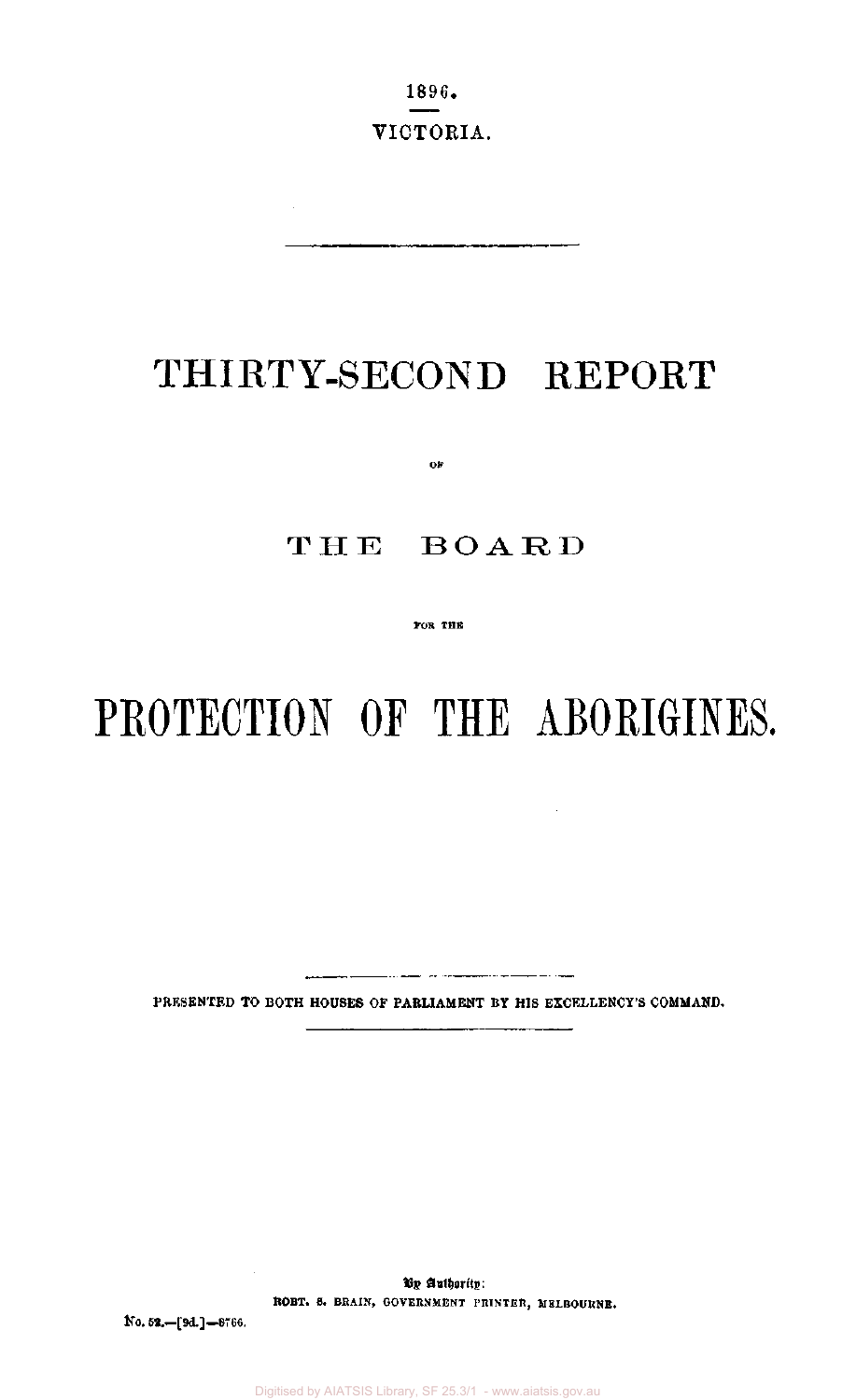MEMBERS OF THE BOARD FOR THE PROTECTION OF ABORIGINES.

The Hon. the Chief Secretary, Chairman. A. A. C. Le Souef, Esq., Vice-Chairman. Wm. Anderson, Esq. E. H. Cameron, Esq., M.P. J. R. Hopkins, Esq. W. E. Morris, Esq. Alex. Morrison, Esq., LL.D. C. M. Officer, Esq. F. R. Godfrey, Esq.

F. A. Hagenauer, General Inspector and Secretary.

L,

#### APPROXIMATE COST OF REPORT.

|                                                 |                      |                      | APPROXIMATE COST OF REPORT. |         |                      |                  | £ s. d. |  |
|-------------------------------------------------|----------------------|----------------------|-----------------------------|---------|----------------------|------------------|---------|--|
| Preparation-Not given.<br>Printing (790 copies) | $\ddot{\phantom{1}}$ | <br>$\ddot{\bullet}$ | $\ddot{\phantom{0}}$        | $^{+1}$ | <br>$\bullet\bullet$ | $\therefore$ 850 |         |  |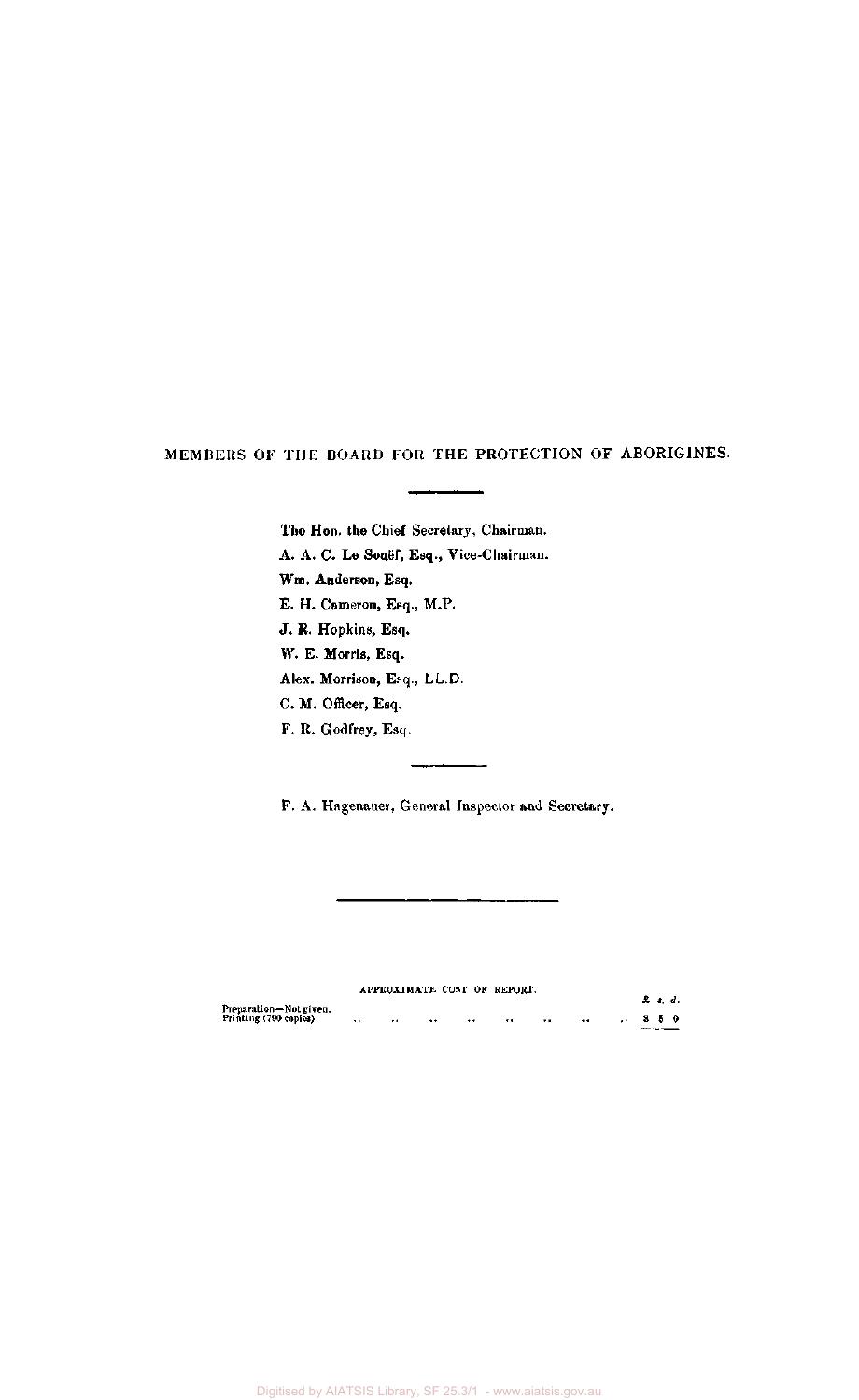## REPORT.

#### Melbourne, 20th October, 1896.

MAY IT PLEASE YOUR EXCELLENCY,

The Board for the Protection of Aborigines have the honour to submit for Your Excellency's consideration this, their Thirty-second, Report on the state and condition of the Aborigines of this colony, together with reports from managers of stations and statements of accounts, &c, &c.

1. The Board have held twelve ordinary and two special meetings during the past year.

2. The number of Aborigines and half-castes under certificates belonging to the various stations is as follows:—

|                                |          |          |          |          |           | Lowest. |          | Highest. |
|--------------------------------|----------|----------|----------|----------|-----------|---------|----------|----------|
| Coranderrk                     |          |          |          |          | $\cdots$  | 65      |          | 74       |
| Condah                         | $\cdots$ |          |          |          |           | 63      |          | 82       |
| Ramahyuck                      | $\cdots$ |          |          |          | $\cdots$  | 68      | $\cdots$ | 83       |
| Ebenezer                       |          |          |          | $\cdots$ | $\ddotsc$ | 40      |          | 58       |
| Lake Tyers                     |          | $\cdots$ | $***$    |          |           | 37      |          | 56       |
| Framlingham                    | $\cdots$ |          |          | $\cdots$ | $\cdots$  | 29      | $\cdots$ | 36       |
| Depôts, and away from stations |          |          | $\cdots$ |          | $\cdots$  | 99      | $\cdots$ | 99       |
|                                | Total    |          | $\cdots$ |          |           |         |          | 488      |
|                                |          |          |          |          |           |         |          |          |

3. Returns of marriages, births, and deaths during the past year  $:$ 

|                                  |       |          |          | Marriages. |          | Births, |          | Deaths. |
|----------------------------------|-------|----------|----------|------------|----------|---------|----------|---------|
| Coranderrk                       |       |          | $\cdots$ | 2          |          | 2       |          | 2       |
| Condah<br>$\cdots$               |       |          |          |            |          | 3       |          | 4       |
| Ramahyuck                        |       |          |          |            |          | 4       | $\cdots$ |         |
| Ebenezer<br>$\ddot{\phantom{0}}$ |       |          | 1.11     | $\cdots$   | $\cdots$ |         |          |         |
| Lake Tyers                       |       |          | $\cdots$ |            | $\cdots$ | 2       |          |         |
| Framlingham                      |       | $***$    |          |            |          |         | $\cdots$ | -2      |
| Depôts<br>$\ddotsc$              |       |          |          | $\cdots$   | $\cdots$ | 2       |          | 12      |
|                                  |       |          |          |            |          |         |          |         |
|                                  | Total | $\cdots$ |          | 2          |          | 14      |          | 22      |
|                                  |       |          |          |            |          |         |          |         |

Decrease during the past year, 8.

4. Rations, clothes, blankets, and other comforts for Aborigines, and those half-castes who were in need, have been regularly supplied by the Board through managers of stations and authorized agents at the different dep6ts throughout the colony. Medical attendance and medicine have likewise been provided in every case when necessary. Special or unforeseen cases have always received due and careful attention during the periodical visits of the General Inspector or by the Board's agents in the various localities where the blacks reside.

Most of the stations and depôts have been visited by members of the Board during the past year, that they might be personally acquainted with the state and condition of the Aborigines, and might assist in cases where help is required.

5. The following table gives particulars (1) of the total expenditure ; (2) the net income; and (3) the actual cost of each station: —

| Name of Station.         |          |           | Total Expenditure. |     |                | Net Income, |         |          |      |           | Actual Cost. |   |       |  |
|--------------------------|----------|-----------|--------------------|-----|----------------|-------------|---------|----------|------|-----------|--------------|---|-------|--|
|                          |          |           | £                  | đ., | d.             |             | £       | s. d.    |      |           | £            |   | s. d. |  |
| Coranderrk*              |          | $\ddotsc$ | 1.198 15           |     | - 0            | $\cdots$    | 409 10  |          | - 6  |           | 789          | 4 | -6    |  |
| Condah                   | $\cdots$ |           | 808 12 10          |     |                | $\ddotsc$   | 124-18- |          | - 9  | $\ddotsc$ | 933 11       |   |       |  |
| Ramahyuck                |          |           | 729.               |     | 3 10           | $\cdots$    | 79.     |          | 2 10 |           | 807          | 6 | - 8   |  |
| Ebenezer                 | $\cdots$ |           | 553 12             |     | $\overline{4}$ | $\cdots$    | 100.    | 0        | -7   | $\cdots$  | 563 12 11    |   |       |  |
| Lake Tyers               | $\cdots$ | $\cdots$  | 550 17             |     | - 6            | $\cdots$    | 12      | 2        |      | $\cdots$  | 562 19       |   |       |  |
| Framlingham              | $\cdots$ |           | 391 15 10          |     |                | $\cdots$    |         | $\cdots$ |      |           | 391 15 10    |   |       |  |
| Melbourne and Ten Depôts |          |           | 1,216 19 11        |     |                |             |         | $\cdots$ |      |           |              |   |       |  |

The income from Coranderrk is always paid into the Revenue,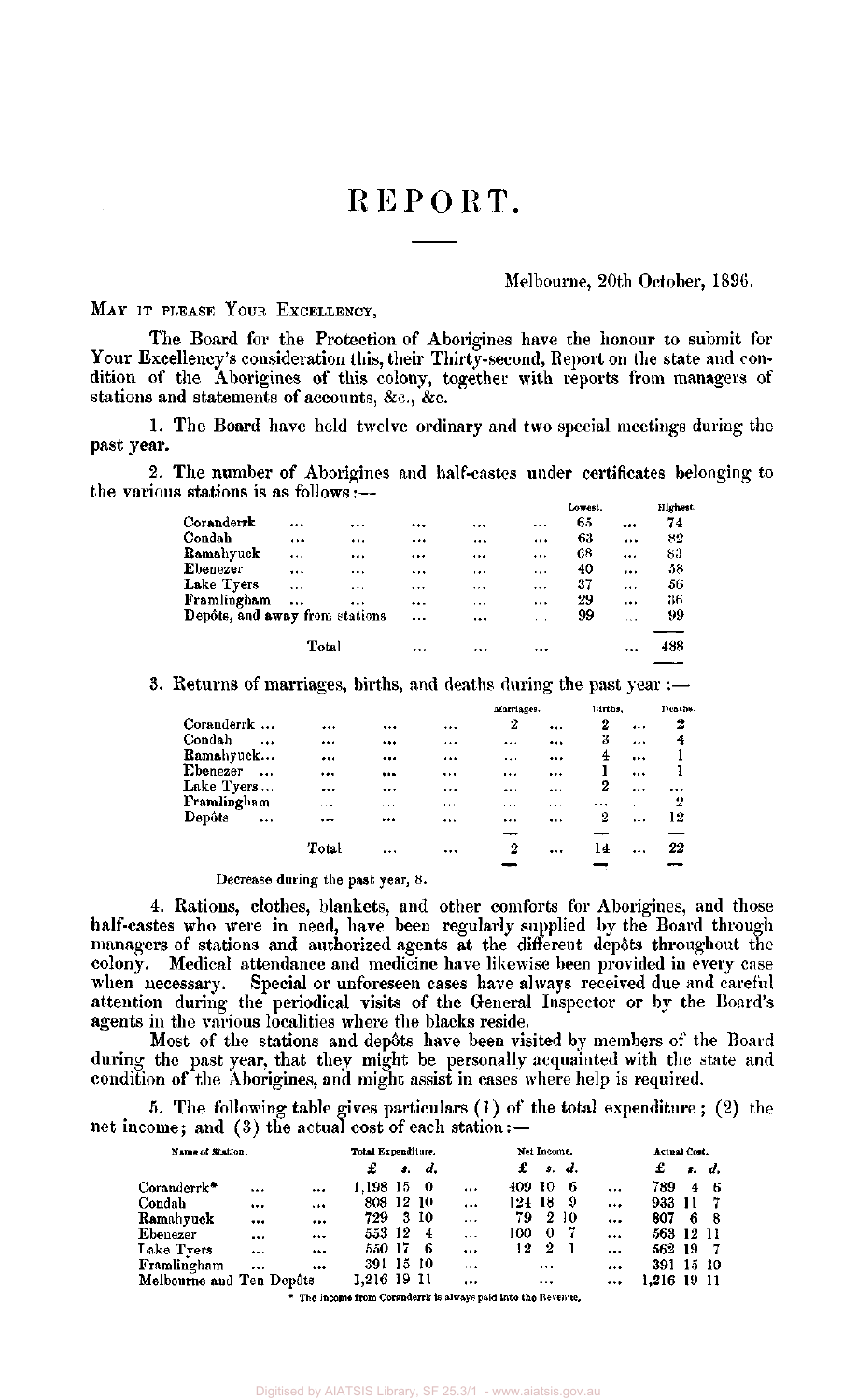6. A considerable number of those half-castes who left the stations since the passing of the Act No. 912 have been located on small farms and village settlements, whilst some of the others have gone into service. A few families who were out of employment received assistance from the Board in accordance with the provisions of the law.

7. In consequence of the large number of half-castes having settled among the general population of the country, and the steady decrease of the pure blacks at the stations, the Board relinquished during the last few years about 9,700 acres of good land from the reserves at Coranderrk, Framlingham, Ramahyuck, Condah, Lake Tyers, and Dergholm, and because of this the annual income has been reduced in proportion, as will be observed from the reports of the managers of stations.

8. As the law contemplates the merging of the half-caste among the general population, the Board have endeavoured to carry out this policy, and the number of Aborigines at the stations being on this account considerably lessened, the amalgamation of stations appears an absolute necessity for the sake of economy and the greater comfort of the blacks. The Board, however, regret that owing to outside influences the intentions of the Act and their efforts to bring about this desired object have been to a great extent frustrated.

9. The Board have much pleasure in stating that fair progress has been made in education by the children in the different schools in connexion with the Education Department, and likewise that the health of the blacks throughout the colony has been satisfactory.

> I have the honour to be, Your Excellency's most obedient servant,

> > ALEX. MORRISON, Vice-Chairman,

His Excellency

The Right Honorable Lord Brassey, K.C.B., &c., &c., &c.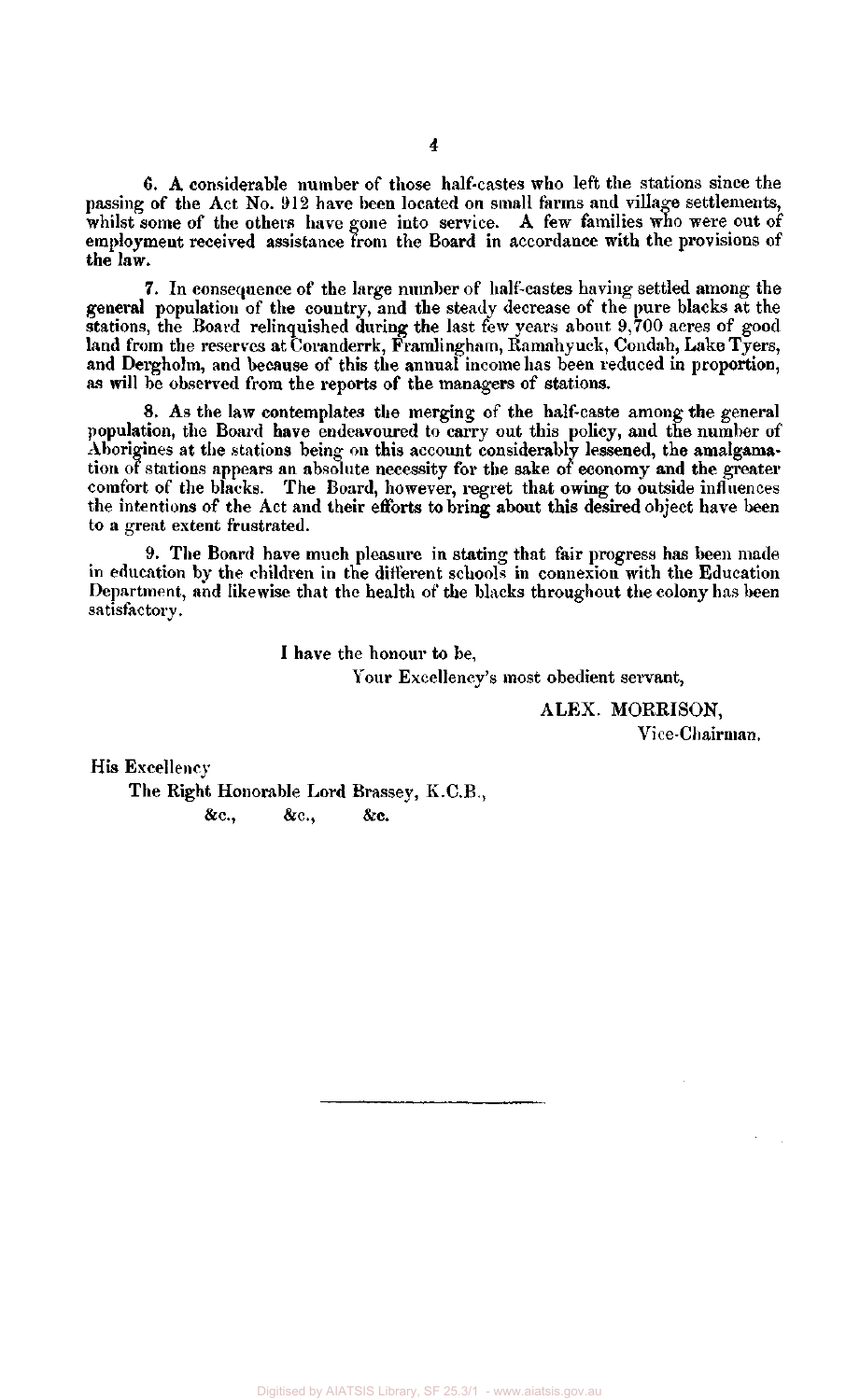### APPENDICES .

#### APPENDIX I.

#### Coranderrk Aboriginal Station,  $\text{SIR}$ ,  $30\text{th}$  June, 1896.

I have the honour to forward you my Annual Report of this station, and of the Aborigines in connexion with it, dating from the 1st July, 1895, to 30th June, 1896.

1. The number of Aborigines resident or attending the station during each month in the year has been as follows :—

|           | 1895.        |                |                 |          |          | 1896.    |                |      |                 |
|-----------|--------------|----------------|-----------------|----------|----------|----------|----------------|------|-----------------|
|           |              | Lowest Number. | Highest Number. |          |          |          | Lowest Number. |      | Highest Number. |
| July      | <br>         | 62             | <br>65          | January  |          |          | 68             |      | 69              |
| August    | <br>$\cdots$ | 61             | <br>66          | Februarv |          |          | 68             |      | 69              |
| September | <br>         | -61            | <br>62          | March    | $\cdots$ | $\cdots$ | ር ነ            | 1.11 |                 |
| October   | <br>         | 62             | <br>66          | April    | 1.14     | 111      | 73             |      | 73              |
| November  | <br>         | 66             | <br>68          | May      |          |          | 73             |      | 74              |
| December  | <br>         | 65             | <br>66          | June     | $\cdots$ | $\cdots$ | 72             |      | 73              |

2. TABLE OF BIRTHS.

| Date.                                      |               | Name.                |                      |                     | Sex.                          | Parents' Name.                                                                      |                                              | Colour.                    |
|--------------------------------------------|---------------|----------------------|----------------------|---------------------|-------------------------------|-------------------------------------------------------------------------------------|----------------------------------------------|----------------------------|
| 31st January<br>$\cdots$<br>16th March<br> | Mary<br>James | $\cdots$<br>$\cdots$ | $\cdots$<br>$\cdots$ | $\cdots$<br>ana (in | , $\mathbf{F}_{\tau}$ .<br>M. | [Davis, Lizzie ]<br>[Davis, Alfred ]<br><i>(Wandin, Jemima)</i><br>(Wandin, Robert) | $\sim$<br>$\cdots$<br>$\cdots$<br>$\sim$ 4.4 | Half-caste.<br>Half-caste. |

#### TABLE OF DEATHS.

| Date.                         | Name,                          | Sex. | Age. | Cause of Death.                                              | Colour.    |
|-------------------------------|--------------------------------|------|------|--------------------------------------------------------------|------------|
| 20th September, 1895 J. Davis | $\sim$ 100 $\mu$ 100 $\mu$<br> |      |      | M.   2 years   Bronchia pneumonia<br>                        | Half-caste |
| 6th May, 1896    H. Barker    | $\cdots$                       | М.   | 8,   | Phthisis<br><b>Contract Contract</b><br>$\cdots$<br>$\cdots$ | Black.     |

|  |  |  | TABLE OF MARRIAGES. |
|--|--|--|---------------------|
|--|--|--|---------------------|

| 28th March, 1896 |  | Thomas Fenton married Eliza Hammond         |          |       | $1 + 1$  | <br>Black.   |  |
|------------------|--|---------------------------------------------|----------|-------|----------|--------------|--|
| 28th March, 1896 |  | $\dots$   E. McDougall married Dinah Hunter | $\cdots$ | $***$ | $\cdots$ | <br>  Black. |  |
|                  |  |                                             |          |       |          |              |  |

3. Divine service has been regularly held every Sunday, both morning and afternoon,and have been well attended ; as also the Sunday school for the children, who likewise receive religious instruction every morning in the day school.

4. The school is under the control of the Education Department, and from the Inspector's report of the examination satisfactory progress has been made by the children in the various branches.

5. The quantity of ground belonging to the station is about 2,400 acres, and is all fenced in and subdivided into paddocks varying in size from 4 to 450 acres. About 30 acres have been under crops of oats, wheat, and potatoes, and very good results of every kind were obtained.

Our hop crop, as usual, was good, and realized the highest price in the market.

6. The kinds and number of stock at this date are as follows :—Cows, 52; heifers, 37; steers, 74; bulls, 2 ; horses, 16 ; working bullocks, 8 ; total, 189. Some twelve or fourteen cows have been milked daily during the year, the milk and butter being consumed on the station. Thirty-three steers and twelve cows have been killed for food. Sixty-eight of all kinds were sold, realizing £90 19s. 6d., which was paid into the Treasury.

7. Our hop crop realized £318 lls., which amount has also been paid into the revenue.

8. The number of buildings remains the same as last year, viz., 24, eighteen of which have been regularly occupied by the natives, and are fairly well and cleanly kept. The other buildings consist of the church, school, store, manager's and teacher's houses, and stable, &c.

9. The strong and able-bodied men are generally employed in farm and hop-garden work, and some of the women make baskets and mats for sale, as well as attend to their domestic duties. The boys and girls are also encouraged to make themselves useful when out of school.

10. The natives do not now hunt much for native game, partly owing to the land outside the reserve being mostly occupied by Europeans, and partly because they are now regularly supplied with meat at the station.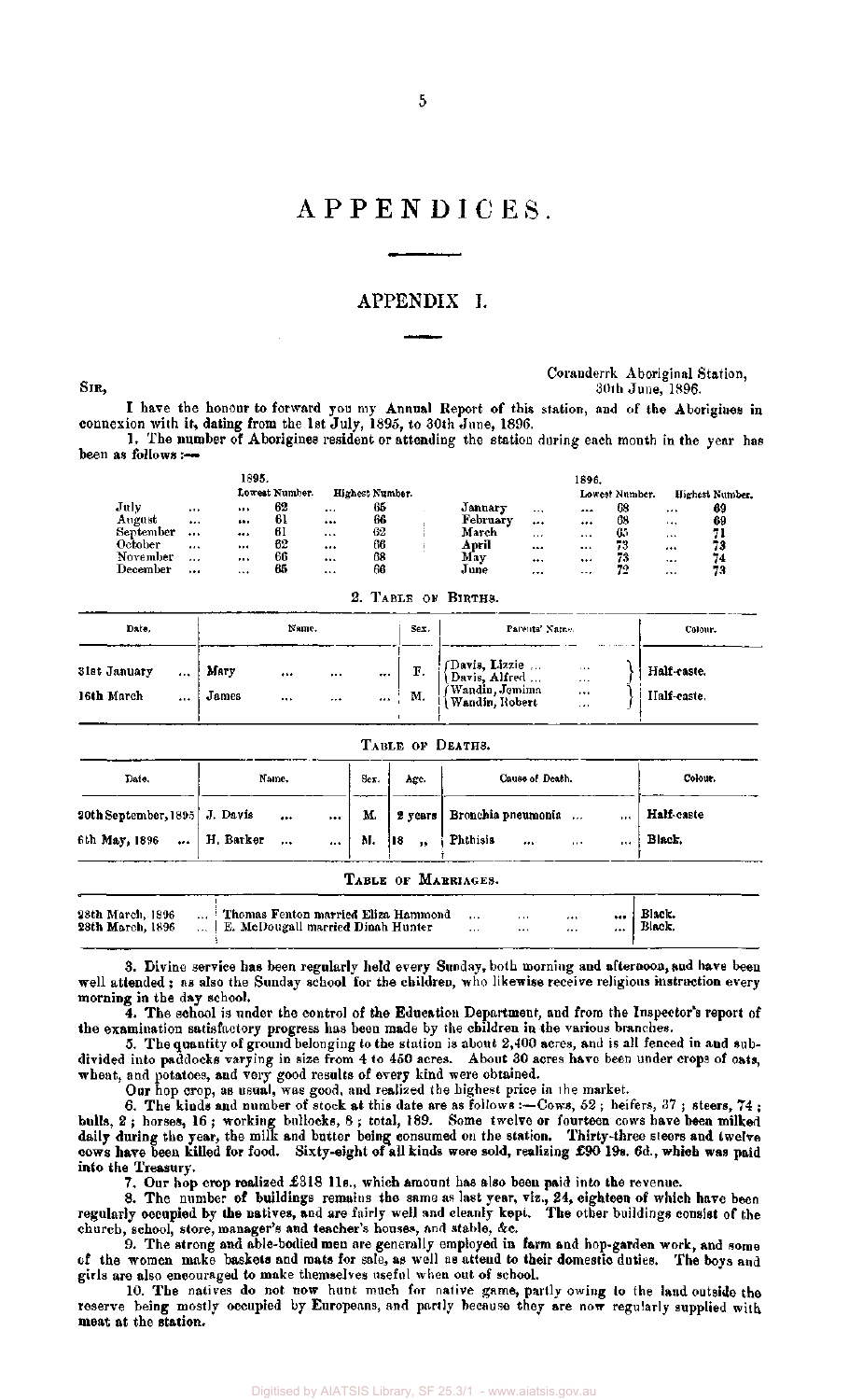11. Some of the natives still indulge in intoxicating liquors when they can get it, although everything is done to prevent them obtaining drink.

12. All the half-castes (about 60) who came under the operation of the law have left the station, and are obtaining a living elsewhere.

13. One feature of the improvements made about the station during the year just past, and which may be here mentioned, is the pulling down of the old dormitory and erecting out of some of the best material a very handsome and commodious new church, in which, I am very thankful to say, we can not only worship on the Lord's Day in comfort, but meet together in it every morning before beginning the day's work, thus consecrating ourselves anew to the Lord's good work.

14. The usual supply of rations and clothing have been of good and satisfactory quality, and I have much pleasure in tendering to you and the Board the best thanks of the natives for your kind and ever ready attention to all the necessary requirements of the people and station generally.

I have the honour to be, Sir,

Your obedient servant,

The Rev. F. A. Hagenauer, General Inspector,  $JOSEPH SHAW$ . Board for Protection of Aborigines, Melbourne.

APPENDIX II.

Mission Station, Lake Condah, 21st August, 1896.

In reply to your notice, I herewith forward my Report for the past year with reference to the condition and management of the Aborigines at this station for the year ended 30th June, 1896.

1. The attendance during the year was as follows :—Lowest number, 60 ; highest, 70 ; total belonging to the station, 83.

**BIPTIO** 

2. Marriages : *Nil.* 

|                  |       |                    | ---------                               |              |                      |                       |
|------------------|-------|--------------------|-----------------------------------------|--------------|----------------------|-----------------------|
| Name.            |       | Date.              | Parents' Names.                         |              |                      | Colour.               |
| Arthur John      |       | 18th April, 1895   | (Ernest Mobourn<br>  (Maggie Mobourn    | <br>         |                      | Black.                |
| Jessie Elizabeth | $***$ | 26th January, 1896 | f William Carter<br>Agnes Carter        | <br>$\cdots$ | $\cdots$<br>$\cdots$ | Black.<br>Half-caste. |
| Lucy Ada         |       | 10th January, 1896 | (Samuel Mobourn<br><b>Bella Mobourn</b> | 1.11<br>     |                      | Black.                |
|                  |       |                    |                                         |              |                      |                       |

|  |  | Deaths. |  |
|--|--|---------|--|
|  |  |         |  |

| Name.                                |              | Colour.        |                       | Cause.                        |                   |                                  | Age.                    |
|--------------------------------------|--------------|----------------|-----------------------|-------------------------------|-------------------|----------------------------------|-------------------------|
| <b>Emily Watson</b><br>William White |              | Black<br>Black | $\cdots$              | <b>Phthisis</b><br>l'hthisis  | $\cdots$          |                                  | $\ldots$ 25 years.      |
| Frank McLeod                         | $\cdots$<br> | Black          | $\cdots$<br>$\ddotsc$ | Laryngitis                    | <br>$+ + +$       | $\cdots$<br>$\ddot{\phantom{a}}$ | 18 years.<br>36 years.  |
| Agnes McLeod<br>Mary Watson          | $\cdots$<br> | Black<br>Black | <br>$\cdots$          | <b>Bronchitis</b><br>Phthisis | $\cdots$<br>$***$ | $\cdots$<br>$\cdots$             | 12 months.<br>60 years. |

3. Religious services are kept daily, morning and evening, and full church service twice every Sunday ; Sunday school with the children is held in the afternoon. All these meetings are well attended, and young and old are thus carefully instructed in the things which tend to a profitable life for the time which now is and that which is to come.

4. The school, which is under the Education Department, is carried on by Miss Hooper, who is a painstaking teacher, and the children make good progress under her tuition.

5. The acreage of the reserve, which was 3,700, has been reduced to 2,000 acres, and as the number of the blacks is constantly decreasing, we will at no distant date be able to make a further reduction of the area of the reserve. We had ten acres of land under cultivation with oats for hay and potatoes. Both crops turned out satisfactorily, and were enough to supply the wants of the station. We had sufficient potatoes for our people, and enough hay for our horses. Owing to the dry spring we had very few vegetables, but a good supply of fruit, which was all used on the station.

6. The number of stock is as follows :—Cows, 57 ; yearlings, 54 ; heifers and steers, 90 ; sheep, 132 ; weaners, 45.

7. The number of buildings is the same as last year, and those houses which needed repairing have been put in good order. The old fences round the gardens have also been removed and replaced by new ones.

SIR,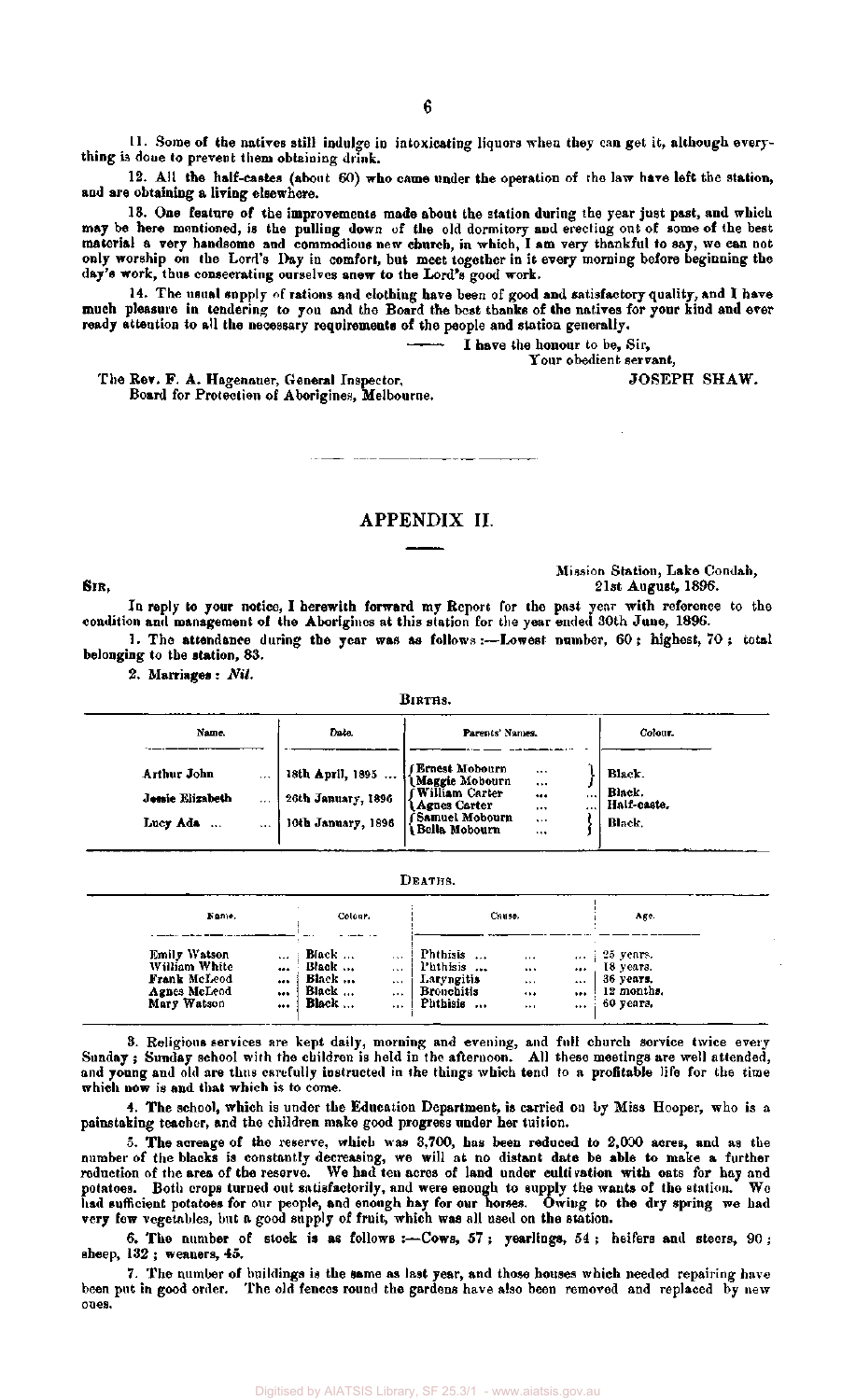8. The total income and expenditure of the station was as set forth in the balance-sheet.

|                     | INCOME.  | £        | -5.      | 4.  |                                  | EXPENDITURE. |          |      | \$.   | d.        |
|---------------------|----------|----------|----------|-----|----------------------------------|--------------|----------|------|-------|-----------|
| Hides and skins     |          |          | 38 13 Il |     | $$                               |              |          |      | 4 19  |           |
| Wool and bark       |          |          | 80 15    | 9   |                                  |              |          | 29   | -3    |           |
| Miscellaneous       | $\cdots$ |          |          | - 0 | $\cdots$                         | $\cdots$     | $\cdots$ | 46   |       | -3 L I    |
| Stock …<br>$\cdots$ |          |          | 42 10    | -0  | Miscellaneous<br>$\sim$ $\sim$ 4 |              |          |      | 12 15 | -8        |
|                     |          |          |          |     | $\cdots$                         | $\cdots$     |          | 31   | -17   | $\bullet$ |
|                     |          |          |          |     | Cash balance<br>                 |              | $- - -$  | 38   |       | -511      |
| Total               |          |          |          |     |                                  |              |          |      |       |           |
|                     |          | <br>£163 |          |     | Total                            |              |          | £163 |       | э         |
|                     |          |          |          |     |                                  |              |          |      |       |           |

9. All able-bodied men and boys are employed in all kinds of useful work, such as gardening, cultivating, fencing, clearing ground, &c.

10. Fishing and hunting are still pursued by the blacks in their spare time, and fish are generally plentiful in the early part of the winter ; but as the flood water rises very quickly, owing to the drainage works at the Condah Swamp, the fishing season in winter is now very short and uncertain.

11. I had no trouble with drunkenness among our blacks this year, I am thankful to say.

12. The supplies of clothing for our people were all very good in quality, and sufficient in quantity. Thanking the Board and you on behalf of the blacks for the prompt attention given to all matters

affecting the welfare of the blacks and the station under my charge, and for all supplies,

I have the honour to be, Sir,

Your obedient servant.

J. H. STAHLE.

The Rev. F. A. Hagenauer, General Inspector and Secretary, B.P.A., Melbourne.

#### APPENDIX III.

SIR,

Ramahyuck Mission Station, 21st July, 1896.

In accordance with your circular of the 18th inst., I have the honour to forward to you my Annual Report for the past year on the state and progress of the mission work among the Aborigines under my care.

1. The attendance of Aborigines has been as follows:—

|           |          |              |        | 1895.    |                            |                   |          |          |                           | 1896.    |         |
|-----------|----------|--------------|--------|----------|----------------------------|-------------------|----------|----------|---------------------------|----------|---------|
|           |          |              | Lowest |          | Highest<br>Number. Number. |                   |          |          | Lowest<br>Number. Number. |          | Highest |
| July      | $\cdots$ |              |        |          | 73                         | January           | $\cdots$ |          | 78                        |          | 83      |
| August    | $$       | 1.1.1        | 70     |          | -71                        | February          | $\cdots$ |          | 70                        | $\cdots$ | 76      |
| September | $-0.5$   |              | 70     |          | 72                         | March<br>$\cdots$ |          |          | 74                        |          | -79     |
| October   |          | $\cdots$     | 70     |          | -83                        | April<br>         |          |          | 72                        |          | 81      |
| November  |          |              | 75     | $\cdots$ | 82                         | May               |          |          | 68                        | $***$    | 75      |
| December  |          |              | 70     | $\cdots$ | 75                         | June<br>          | $\cdot$  | $\cdots$ | 70                        |          | 75      |
| .         |          | $\cdots$<br> |        |          |                            |                   | $\cdots$ |          |                           |          |         |

2. (a) Marriages: *Nil.* 

*(b)* BIRTHS.

| Names.                                                                               |                      |                                      |                                      | Colour.                                                                                       | Date.                                                                                                        | Names of Parents.                                                                                                                      |
|--------------------------------------------------------------------------------------|----------------------|--------------------------------------|--------------------------------------|-----------------------------------------------------------------------------------------------|--------------------------------------------------------------------------------------------------------------|----------------------------------------------------------------------------------------------------------------------------------------|
| William Pelham Login<br>Sophia Darby<br><br>Alice Grace King<br>Adolph Donald Moffat | <br><br><br>$\cdots$ | $\cdots$<br><br>$\cdots$<br>$\cdots$ | $\cdots$<br><br>$\cdots$<br>$\cdots$ | Black<br>$\ddotsc$<br>Black<br>$\ddot{\phantom{a}}$<br>Black<br>$\cdots$<br>Black<br>$\cdots$ | 1895.<br>7th of August<br>1895.<br>15th of November<br>1895.<br>19th of November<br>1896.<br>3rd of February | William Login,<br>Louisa Login.<br>Albert Darby.<br>Zooloo Darby,<br>Willy King.<br>Georgiana King.<br>Ned Moffat.<br>Florence Moffat. |

 $(c)$  DEATHS.

| Name.                                    | Colour. | Date of Death.       | Cause.          | Age.      |
|------------------------------------------|---------|----------------------|-----------------|-----------|
| Sophia Darby<br>$\cdots$<br>$\cdots$<br> | Black   | 1896.<br>20th of May | <b>Teething</b> | 8 months. |

3. Religious services are kept every morning and evening during week days, and Sunday services twice, which are all well attended. Religious instruction is given to the school children five times a week, and Sunday school is carried on morning and afternoon, and very good progress has been made in all the classes.

4. The school in connexion with the Department of Education is making very good progress under the careful teaching of Miss Armour.

5. About 1,400 acres having been handed over to the Department of Agriculture, there remain only about 850 acres for the Aboriginal Reserve, which is subdivided into several paddocks and a number of gardens, for the use of the Aborigines.

6. The number of stock on the station is now only 157 of all kinds, including 37 cows and 4 working bullocks; 26 fat cows and bullocks have been killed for the supply of meat, and 18 head  $_{\text{were}}$ sold. Nearly all the cows are milked during the season, and supply milk and butter to the station.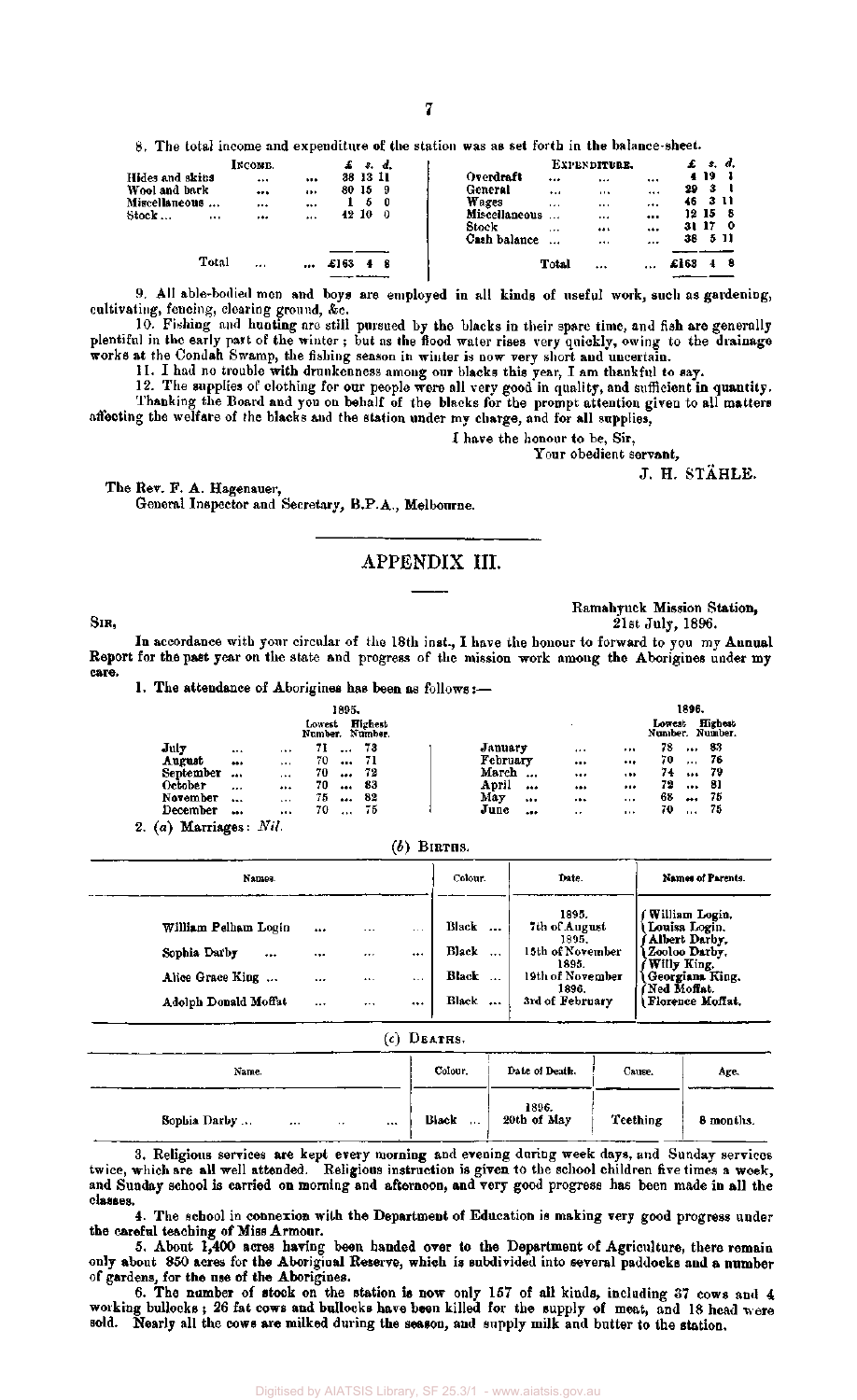7. The total income from the station has been very small on account of the dry season and the reduction of the reserve. The particulars are as follows:—

|                                                               | Іхсомв.   |          |                      |           |                     |          | EXPENSES.                                                                                                             |           |                          |    |  |  |  |
|---------------------------------------------------------------|-----------|----------|----------------------|-----------|---------------------|----------|-----------------------------------------------------------------------------------------------------------------------|-----------|--------------------------|----|--|--|--|
| Balance from last year<br>Surplus stoc <b>k</b><br>Hides, &c. | <br>      | <br><br> | <br>1.17<br>$\cdots$ | 68.<br>6. | £ s.<br>2156<br>-25 | d.<br>63 | General expenses<br><br>$\cdots$<br>Wages and incidentals<br>$\cdots$<br>$\cdots$<br>Cash balance<br><br><br>$\cdots$ | 18        | л.<br>59 14<br>86<br>114 | a. |  |  |  |
| Miscellaneous                                                 | <br>Total | $$<br>   | $\cdots$<br>$\cdots$ | £79 16 11 | 2126                |          | Total<br>$\cdots$<br>                                                                                                 | £79 16 11 |                          |    |  |  |  |

8. The number of buildings is the same as last year, and several of them have undergone considerable repair. A very large amount of new fencing has been done, and other improvements made, which add greatly to the comfort of the people and the appearance of the whole establishment.

9. All able-bodied men who do a certain amount of work receive a small allowance of wages for their labour.

10. Hunting and fishing is constantly carried on.

11. There has been very little drinking reported among the blacks belonging to this station.

12. The state of health among the inhabitants has been very good during the past year.

13. The supplies of rations and clothes have been very good and sufficient for all, for which I desire to express the best thanks to the Government and the Board.

I have the honour to be, Sir,

#### Your obedient servant.

#### G. HAGENAUER, Acting Manager.

The Secretary, B.P.A, Melbourne.

#### APPENDIX IV.

SIR,

Mission Station, Lake Tyers, 17th August, 1896.

I have the honour to forward my Report for the year ending 30th June, 1896.

1. The attendance at the station was as follows :—

|           |          | 1895. |          |         |         |                 |          | 1896.   |          |         |         |
|-----------|----------|-------|----------|---------|---------|-----------------|----------|---------|----------|---------|---------|
|           |          |       | Highest. |         | Lowest. |                 |          |         | Highest. |         | Lowest. |
| July      |          |       | 42       |         | 39      | January         |          |         | 44       |         | 27      |
| August    | $\cdots$ |       | 43       | $+ + 1$ | 35      | Februarv        |          |         | 41       |         | 41      |
| September |          |       | 35       |         | 35      | March           | $\cdots$ |         | 40       |         | 40      |
| October   | $\cdots$ | 1.1.4 | 35       |         | 35      | April           | $\cdots$ |         | 46       |         | 44      |
| November  |          |       | 38       |         | 34      | May<br>$\cdots$ | $+ + +$  |         | 37       | $7 + 1$ | 37      |
| December  |          |       | 39       |         | 39      | June            |          | $\cdot$ | 38       |         | 35      |
|           |          |       |          |         |         |                 |          |         |          |         |         |

The total number belonging to the station is 56.

2. There have been no marriages or deaths, and but two births, viz.:-

William and Caroline Hayes, a son, 21st September, 1895.

William and Maggie Johnson, a daughter, 14th November, 1895.

3. Religious services are held daily, both morning and evening. Religious instruction is also given to the children after morning prayers. The day school under Miss Wall is efficiently taught; the average attendance being fourteen.

4. The quantity of ground which comprises the station is 4,000 acres ; 2,000 acres are fenced, besides about 100 acres are fenced near the station, which are used for cultivation and grazing.

5. The rainfall during the season was very scanty, which totally destroyed the potato crop. The apple crop was also much less than previous years.

6. The stock on the station consists of 116 mixed cattle and 100 sheep. During the year 80 sheep and 20 cattle have been killed.

7. The income and expenditure is as follows :—

| Інсоме.             |              |      |                      |           |          |              | EXPANDITURE.                                                                               |           |                  |    |
|---------------------|--------------|------|----------------------|-----------|----------|--------------|--------------------------------------------------------------------------------------------|-----------|------------------|----|
| Income<br>Overdraft | $\cdots$<br> | <br> | $\cdots$<br>$\cdots$ | 12<br>37  | $\Omega$ | . d.<br>-910 | Overdraft for 1894-5<br><br><br>Wages account<br>$\bullet$<br><br>General expenses<br><br> | 10        | - s. d.<br>21 16 | 83 |
|                     |              |      |                      | £49 11 11 |          |              |                                                                                            | £49 11 11 |                  |    |

8. The number of cottages built for the Aborigines is ten. The total number of buildings is sixteen, which includes the mission-house, church, and State school.

9. The blacks are employed in useful work. They have just finished a paling fence of 28 chains, which encloses a very good piece of ground, reclaimed from a swamp. I have to thank the Board for granting wages to the Aborigines while doing the work.

10. The Aborigines still hunt native game to supplement their meat supply.

11. I have not seen much drinking among the people ; as a rule they do not come to the station while intoxicated.

12. The supplies of rations and clothes have been very good, for which thanks are due to the Government and the Board.

I have the honour to be,

Your most obedient servant, JOHN BULMER.

The Rev. F. A. Hagenauer, General Inspector, B.P.A.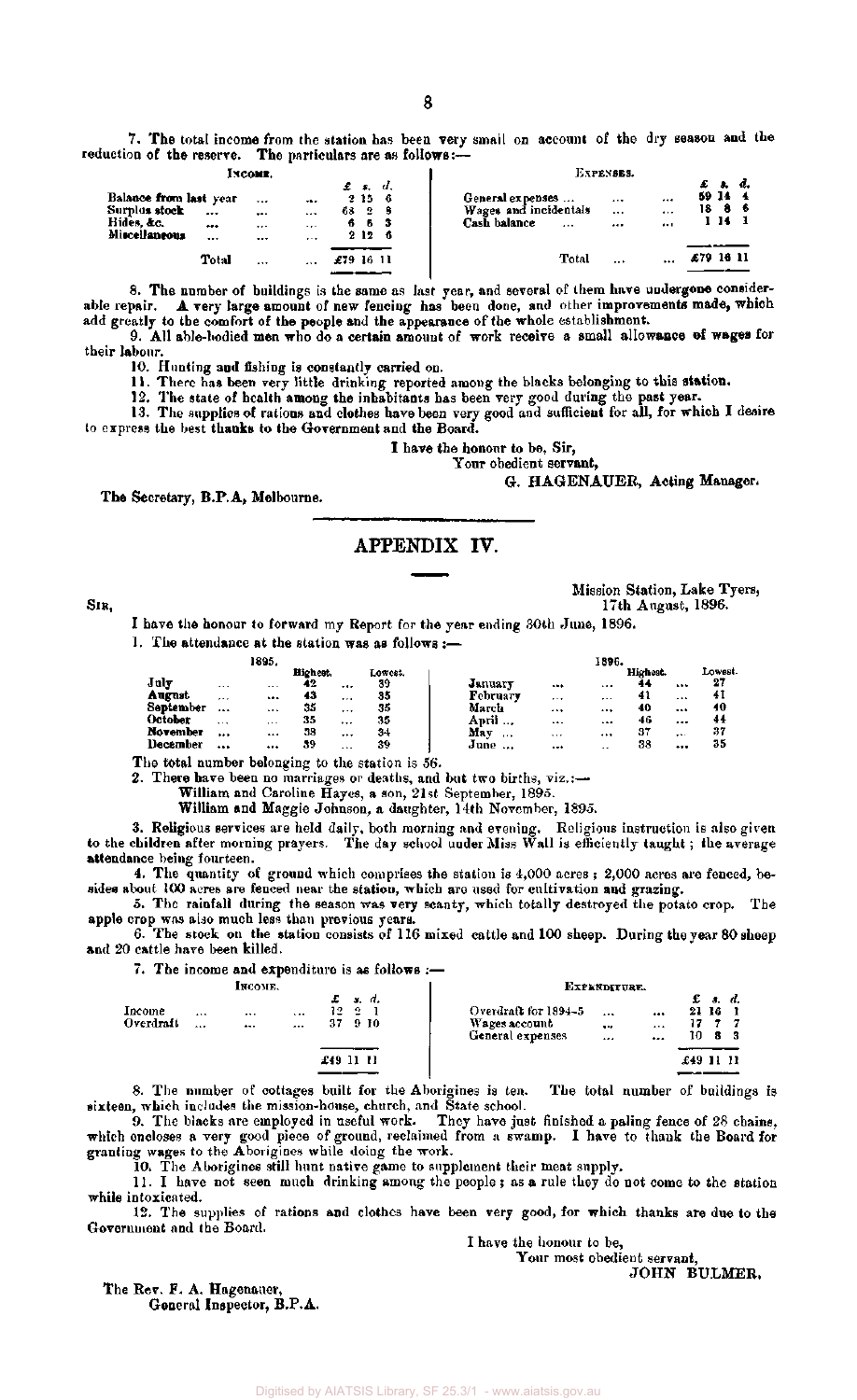#### APPENDIX V.

#### Lake Hindmarsh Mission Station. 17th August, 1896.

SIR,

1896. I have the honour to forward my Annual Report for this station for the year ended 30th June,

1. The attendance during the year has been as follows, not including two half-caste families:—

| Eighest.<br>Lowest.<br>Lowest.                                                             |                              |       | 1895. |    |        |         |          | 1896. |    |                    |
|--------------------------------------------------------------------------------------------|------------------------------|-------|-------|----|--------|---------|----------|-------|----|--------------------|
|                                                                                            | $\mathbf{J}$ uly<br>$\cdots$ | $***$ |       | 44 | <br>48 | January | $\cdots$ | $$    | 40 | <br>Highest.<br>45 |
| Februarv<br>41<br>August<br>41<br>44<br>43<br>$\cdots$<br><br><br><br><br>                 |                              |       |       |    |        |         |          |       |    |                    |
| September<br>March<br>41<br>45<br>46<br>44<br><br>$\cdots$<br><br><br><br>1.14             |                              |       |       |    |        |         |          |       |    |                    |
| April<br>October<br>44<br>46<br>48<br>46<br><br>$***$<br><br>$\cdots$<br><br>              |                              |       |       |    |        |         |          |       |    |                    |
| November<br>Мау<br>43<br>35<br>39<br>44<br>$\cdots$<br><br>$\cdots$<br><br><br>$1 + 1$<br> |                              |       |       |    |        |         |          |       |    |                    |
| December<br>38<br>40<br>88<br>46<br>June<br><br>$***$<br><br><br><br>$\cdots$              |                              |       |       |    |        |         |          |       |    |                    |

The number belonging to the station is 58.

2. Number of marriages, births, and deaths:—

(a) Marriages: *Nil.* 

*(b)* BIRTHS.

| Name of Child.                    | Name of Parents.                 | Colour.               |
|-----------------------------------|----------------------------------|-----------------------|
| Sarah Margaret Pepper<br>$\cdots$ | {  Archibald Pepper<br>$-11$<br> | Black.<br>Half-caste. |

#### $(c)$  DEATHS.

| Name.        | Colour.                   | Date.            | Cause of Death.                          | Are. |
|--------------|---------------------------|------------------|------------------------------------------|------|
| King, Robert | $\ldots$   Black $\ldots$ | 10th April, 1896 | Cancer of leg and exhaustion<br>$ + 70.$ |      |

3. Religious services have been held daily as on Sundays, and have been regularly attended. Religious instruction has been given to the children on week days, and Sunday school is regularly held on Sundays.

4. The school, which is under the Education Department, is progressing under the tuition of Miss Tyrie.

5. The quantity of land belonging to the Mission Reserve is 3,607 acres, which is fenced in by a substantial post, rail, and wire fence. This is divided into several paddocks for pasture and cultivation for wheat and hay.

6. The stock consisted at the end of the year of 7 cows, 9 calves, 3 heifers, 1 bull, 694 sheep, and 4 horses.

#### 7. BALANCE-SHEET OF INCOME AND EXPENDITURE.

| INCOME.                                           | EIPENDITURE  |              |      |                              |   |                                                            |                  |               |                                              |                   |                |                                      |                |
|---------------------------------------------------|--------------|--------------|------|------------------------------|---|------------------------------------------------------------|------------------|---------------|----------------------------------------------|-------------------|----------------|--------------------------------------|----------------|
| Produce<br><br>$\cdots$<br>Wool, skins, and hides | <br>$\cdots$ | $\cdots$<br> |      | £ 1. d.<br>33 14 3<br>79 6 6 |   | Balance from last year<br>Wages<br>General<br>Cash balance | $\cdots$<br><br> | $***$<br><br> | $\cdots$<br>$\cdots$<br>$\cdots$<br>$\cdots$ | <br><br>$***$<br> | 35<br>13       | £ 1. d.<br>$14$ 2 8<br>50 14 8<br>33 | 0 <sub>2</sub> |
|                                                   |              |              | £113 | $\mathbf{0}$                 | 9 |                                                            |                  |               |                                              |                   | £113<br>______ | 0                                    | -9             |

8. The number of cottages is, as before, eighteen in all, including church, mission-house, school, &c, mostly all built of limestone.

9. The blacks have been employed in the work in garden, fields, and bush. The women are doing their domestic work. Children out of school are taught various kinds of work.

10. Native game is scarce; fishes few and small.

11. "Very little drinking by our blacks, I am glad to say, has been heard of during this year; they are kept away from town as much as possible.

12. A good many half-castes have left the station since the new law came into operation.

13. The clothes and rations supplied by the Board have been very good and sufficient.

I return my best thanks to the Board and to you, Sir, for the assistance given to our people during this year.

#### I have the honour to be, Sir,

Your obedient servant,

H. P. BOGISCH.

The Secretary, B.P.A., Rev. F. A. Hagenauer, Melbourne.

No. 52.

в